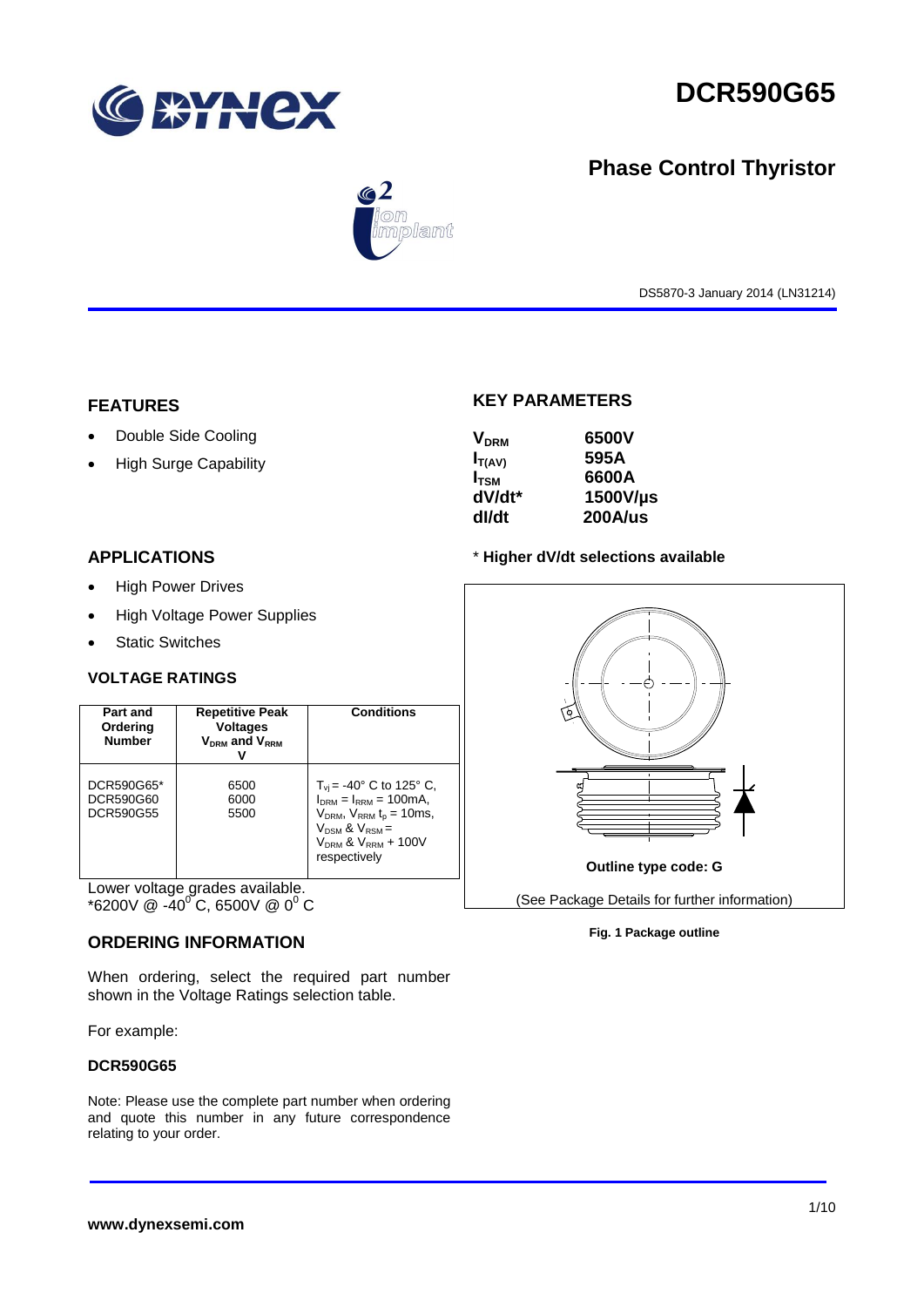



### **CURRENT RATINGS**

**Tcase = 60° C unless stated otherwise**

| Symbol                    | <b>Parameter</b>                     | <b>Test Conditions</b>   |     |   |  |  |
|---------------------------|--------------------------------------|--------------------------|-----|---|--|--|
| <b>Double Side Cooled</b> |                                      |                          |     |   |  |  |
| $I_{T(AV)}$               | Mean on-state current                | Half wave resistive load | 595 | Α |  |  |
| I <sub>T(RMS)</sub>       | RMS value                            | -                        | 935 | Α |  |  |
| Iт                        | Continuous (direct) on-state current |                          | 912 | Α |  |  |

#### **SURGE RATINGS**

| Symbol       | <b>Parameter</b>                        | <b>Test Conditions</b>                            | Max. | <b>Units</b>      |
|--------------|-----------------------------------------|---------------------------------------------------|------|-------------------|
| <b>I</b> TSM | Surge (non-repetitive) on-state current | 10ms half sine, $T_{\text{case}} = 125^{\circ}$ C | 6.6  | kA                |
| $l^2t$       | $I2t$ for fusing                        | $V_R = 0$                                         | 0.22 | MA <sup>2</sup> s |

## **THERMAL AND MECHANICAL RATINGS**

| Symbol                         | <b>Parameter</b>                      | <b>Test Conditions</b>                  | Min.       | Max.                     | <b>Units</b> |               |
|--------------------------------|---------------------------------------|-----------------------------------------|------------|--------------------------|--------------|---------------|
| $R_{th(j-c)}$                  | Thermal resistance – junction to case | DC<br>Double side cooled                |            |                          | 0.0268       | $\degree$ C/W |
|                                |                                       | Single side cooled                      | Anode DC   |                          | 0.0527       | $\degree$ C/W |
|                                |                                       |                                         | Cathode DC | $\blacksquare$           | 0.0652       | $\degree$ C/W |
| $R_{th(c-h)}$                  | Thermal resistance – case to heatsink | Clamping force 11.5kN<br>Double side    |            | ٠                        | 0.0072       | $\degree$ C/W |
|                                |                                       | (with mounting compound)<br>Single side |            | $\overline{\phantom{0}}$ | 0.0144       | $\degree$ C/W |
| $T_{\rm\scriptscriptstyle VI}$ | Virtual junction temperature          | <b>Blocking VDRM/VRRM</b>               |            |                          | 125          | $^{\circ}$ C  |
| $T_{\text{stg}}$               | Storage temperature range             |                                         |            | $-55$                    | 125          | $^{\circ}$ C  |
| $F_m$                          | Clamping force                        |                                         |            | 10                       | 13           | kN            |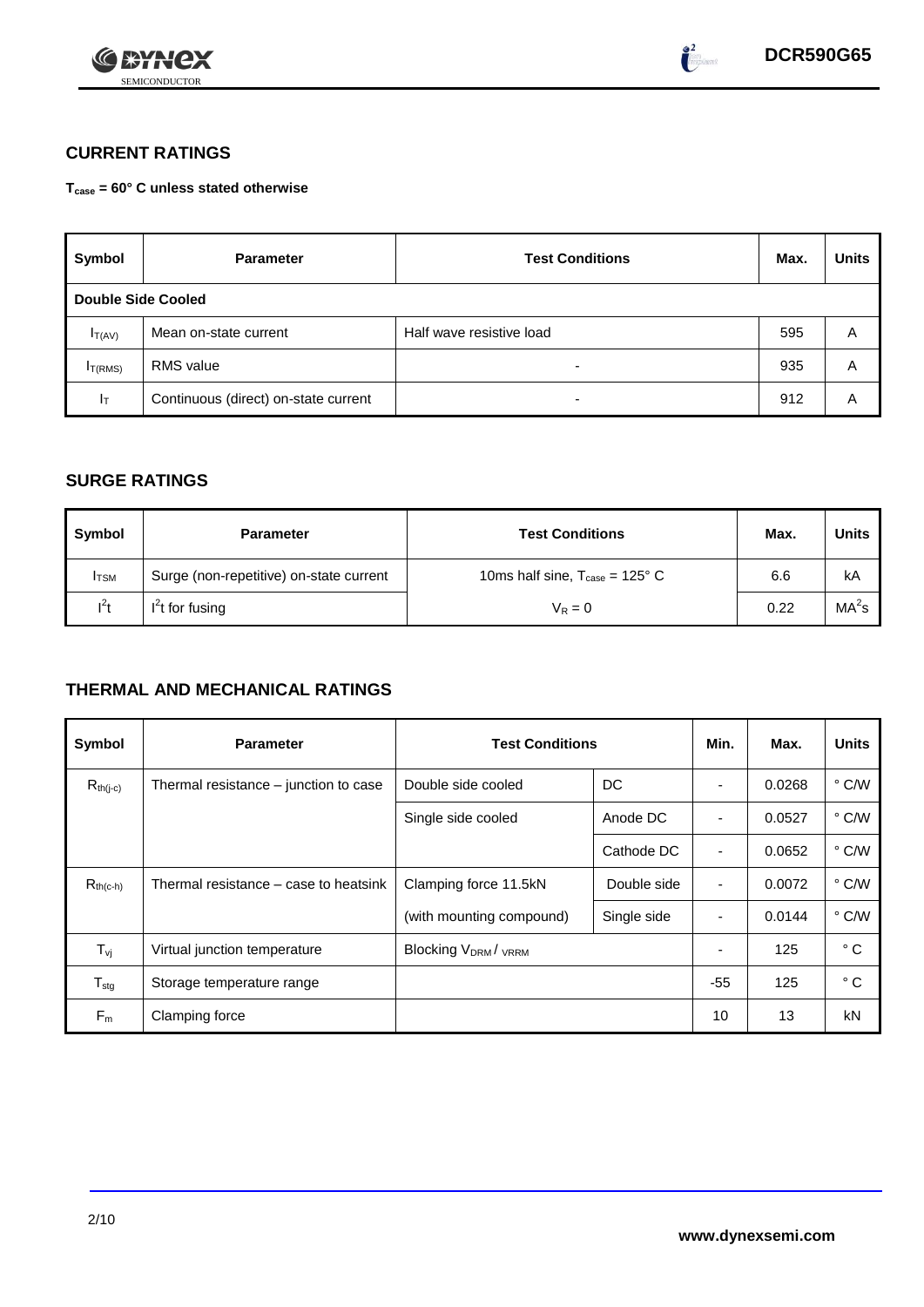



 $\begin{pmatrix} 2 \\ -1 \end{pmatrix}$ 

## **DYNAMIC CHARACTERISTICS**

| Symbol           | <b>Parameter</b>                              | <b>Test Conditions</b>                                                                        | Min.            | Max.           | <b>Units</b> |           |
|------------------|-----------------------------------------------|-----------------------------------------------------------------------------------------------|-----------------|----------------|--------------|-----------|
| <b>IRRM/IDRM</b> | Peak reverse and off-state current            | At $V_{RRM}/V_{DRM}$ , $T_{case} = 125^{\circ}$ C                                             | $\blacksquare$  | 100            | mA           |           |
| dV/dt            | Max. linear rate of rise of off-state voltage | To 67% $V_{DRM}$ , T <sub>i</sub> = 125° C, gate open                                         |                 | ÷,             | 1500         | $V/\mu s$ |
| dl/dt            | Rate of rise of on-state current              | From 67% $V_{DRM}$ to 2x $I_{T(AV)}$                                                          | Repetitive 50Hz | $\blacksquare$ | 100          | $A/\mu s$ |
|                  |                                               | Gate source 30V, 10 $\Omega$ ,                                                                | Non-repetitive  |                | 200          | $A/\mu s$ |
|                  |                                               | $t_r$ < 0.5µs, T <sub>i</sub> = 125° C                                                        |                 |                |              |           |
| $V_{T(TO)}$      | Threshold voltage - Low level                 | 50A to 400A at $T_{\text{case}} = 125^{\circ}$ C                                              |                 | $\blacksquare$ | 0.912        | $\vee$    |
|                  | Threshold voltage - High level                | 400A to 1600A at $T_{\text{case}} = 125^{\circ}$ C                                            |                 | 1.108          | $\vee$       |           |
| $r_{\text{T}}$   | On-state slope resistance - Low level         | 50A to 400A at $T_{\text{case}} = 125^{\circ}$ C                                              |                 |                | 2.157        | $m\Omega$ |
|                  | On-state slope resistance - High level        | 400A to 1600A at $T_{\text{case}} = 125^{\circ}$ C                                            |                 |                | 1.647        | $m\Omega$ |
| $t_{gd}$         | Delay time                                    | $V_D = 67\%$ V <sub>DRM</sub> , gate source 30V, 10 $\Omega$                                  |                 |                | 3            | μs        |
|                  |                                               | $t_r = 0.5 \mu s$ , $T_i = 25^\circ C$                                                        |                 |                |              |           |
| $t_q$            | Turn-off time                                 | $I_T = 500A$ , $T_i = 125^\circ C$ , $V_R = 100V$ ,<br>$dl/dt = 5A/\mu s$ ,                   |                 | 550            | 1100         | μs        |
|                  |                                               | $dV_{DR}/dt = 20V/\mu s$ linear                                                               |                 |                |              |           |
| $Q_{\rm S}$      | Stored charge                                 | $I_T = 500A$ , $T_i = 125^\circ$ C, dl/dt = 5A/µs,                                            |                 | 1800           | 2600         | μC        |
| $I_{RR}$         | Reverse recovery current                      | $I_T = 500A$ , $T_i = 125^\circ$ C, dl/dt = 5A/µs,                                            | 77              | 90             | A            |           |
| ΙL.              | Latching current                              | $T_i = 25^\circ$ C, $V_D = 5V$                                                                |                 |                | 3            | A         |
| Īн               | Holding current                               | $T_i = 25^\circ$ C, R <sub>G-K</sub> = $\infty$ , I <sub>TM</sub> = 500A, I <sub>T</sub> = 5A |                 |                | 300          | mA        |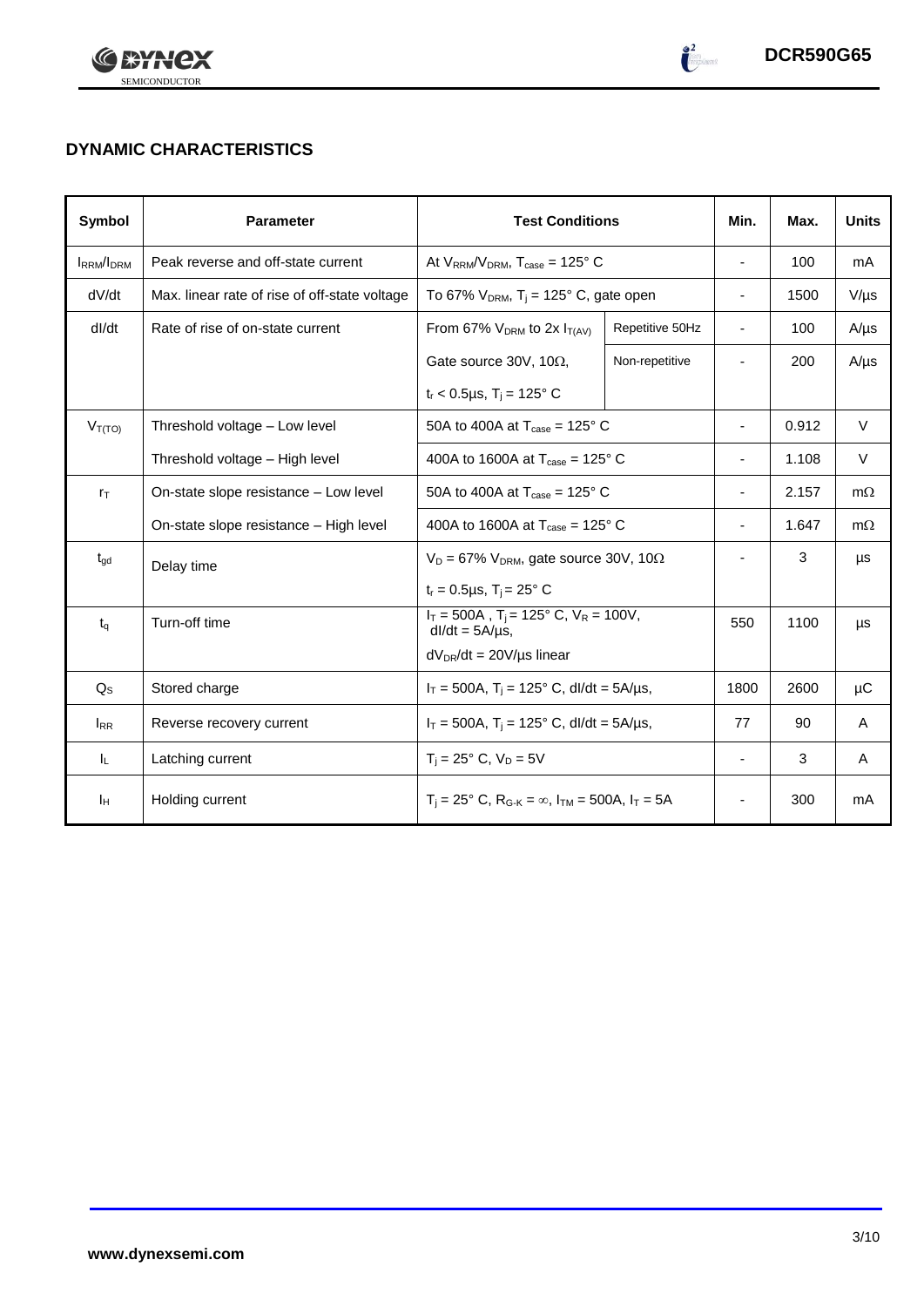

 $\int_{0}^{2}$ 

## **GATE TRIGGER CHARACTERISTICS AND RATINGS**

| Symbol          | <b>Parameter</b>         | <b>Test Conditions</b>                        | Max. | <b>Units</b> |
|-----------------|--------------------------|-----------------------------------------------|------|--------------|
| V <sub>GT</sub> | Gate trigger voltage     | $V_{DRM}$ = 5V, $T_{case}$ = 25° C            | 1.5  | v            |
| V <sub>GD</sub> | Gate non-trigger voltage | At 50% $V_{DRM}$ , $T_{case} = 125^{\circ}$ C | 0.4  | V            |
| Iст             | Gate trigger current     | $V_{DRM}$ = 5V, $T_{case}$ = 25° C            | 350  | mA           |
| lgp             | Gate non-trigger current | At 50% $V_{DRM}$ , $T_{case}$ = 125° C        | 10   | mA           |

#### **CURVES**



**Fig.2 Maximum & minimum on-state characteristics**

| <b>V<sub>TM</sub> EQUATION</b>                  | Where $A = 0.542452$ |
|-------------------------------------------------|----------------------|
|                                                 | $B = 0.065613$       |
| $V_{TM} = A + Bln (I_T) + C.I_T + D.\sqrt{I_T}$ | $C = 0.001318$       |
|                                                 | $D = 0.015356$       |
|                                                 |                      |

these values are valid for  $T_i = 125^\circ$  C for  $I_T$  50A to 1600A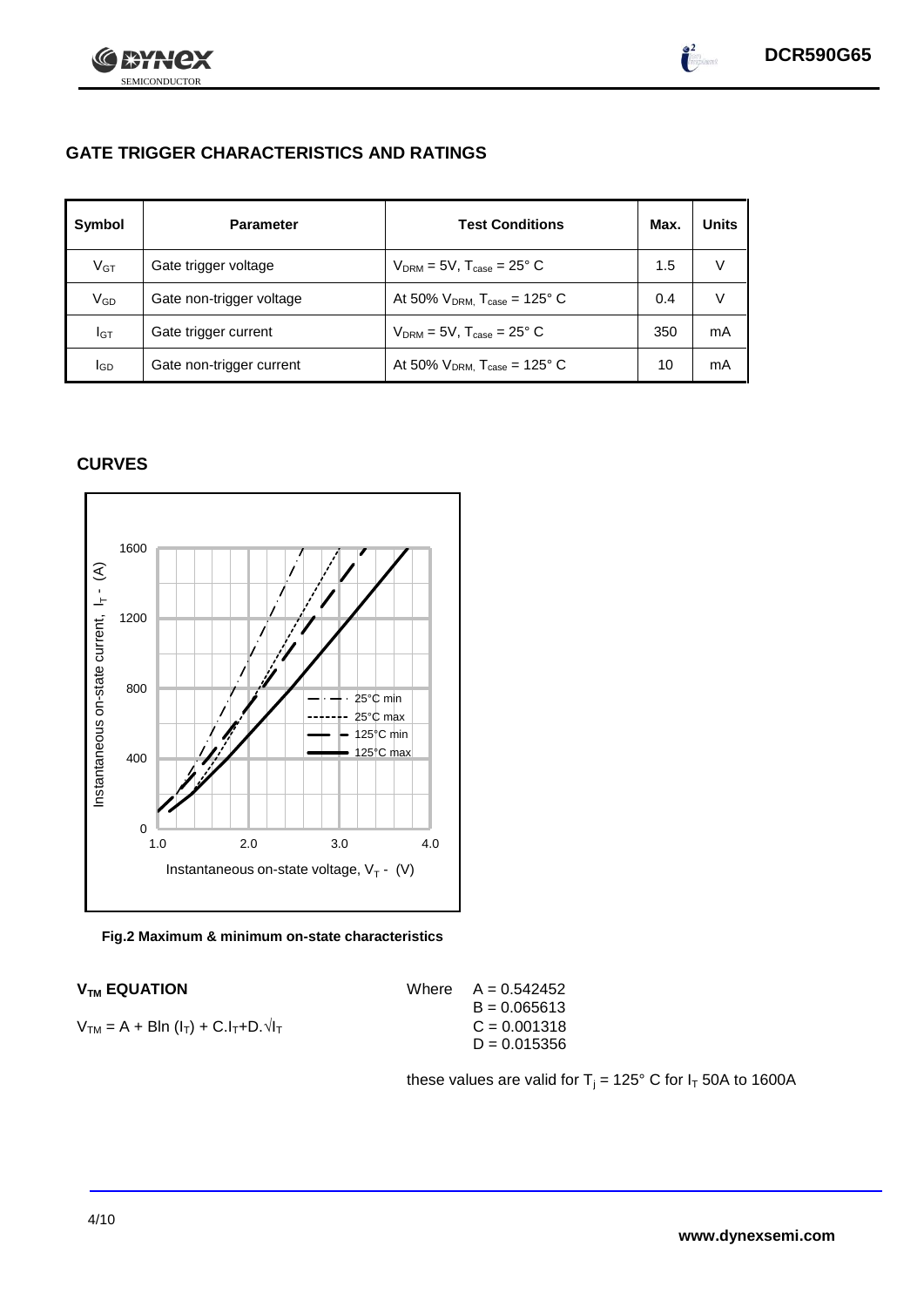



**Fig.5 Maximum permissible heatsink temperature, double side cooled – sine wave**



**DCR590G65**

 $\frac{2}{1}$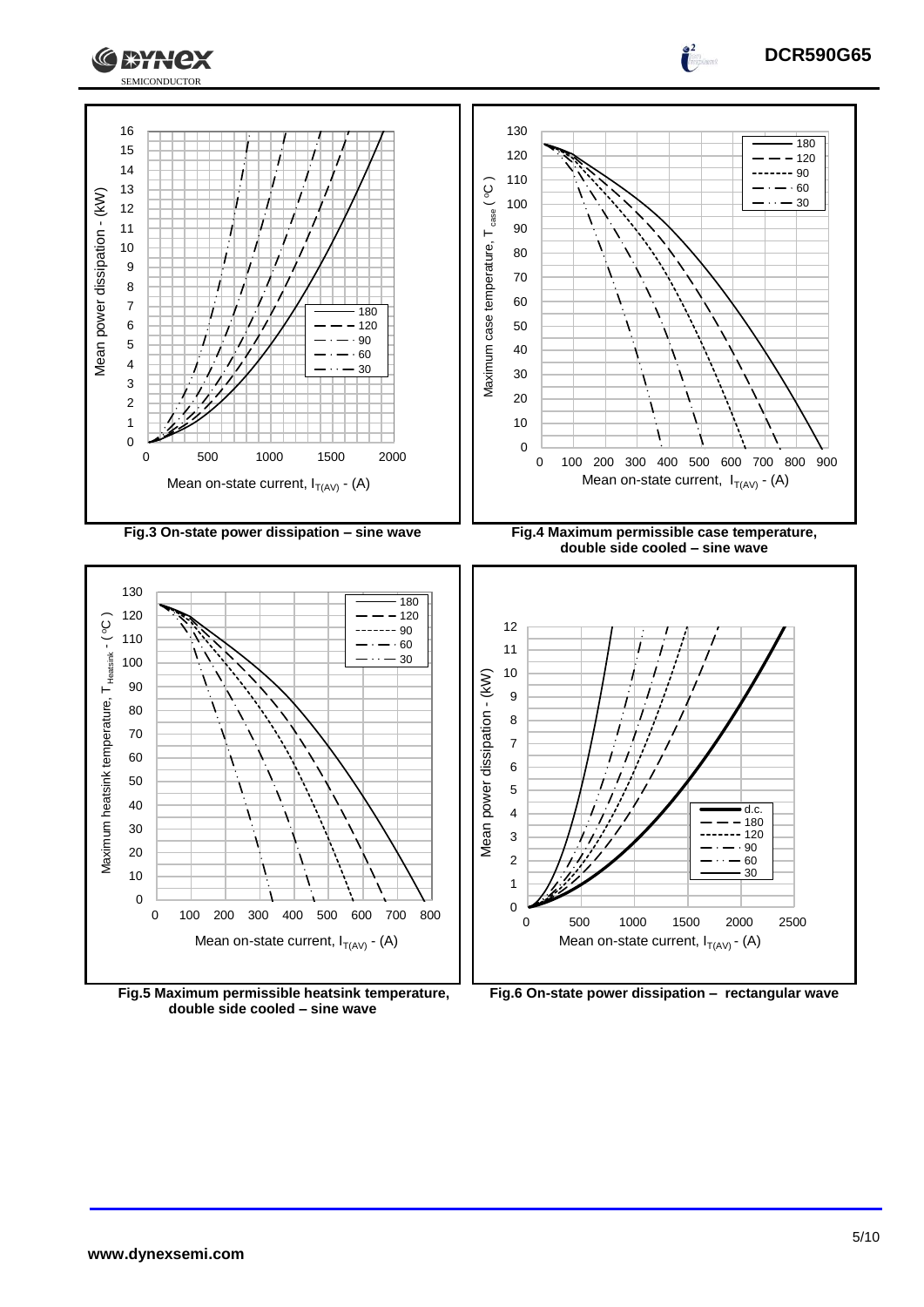

**Fig.7 Maximum permissible case temperature, double side cooled – rectangular wave**

72X



**Fig.8 Maximum permissible heatsink temperature, double side cooled – rectangular wave**

|                     |                    |           |           | ာ         |         |
|---------------------|--------------------|-----------|-----------|-----------|---------|
| Double side cooled  | $R_i$ (°C/kW)      | 2.2995    | 5.4226    | 16.9074   | 2.1488  |
|                     | $T_i$ (s)          | 0.0066401 | 0.0457025 | 0.4962482 | 1.8248  |
| Anode side cooled   | $R_i$ (°C/kW)      | 2.3214    | 5.2661    | 10.2686   | 34.8031 |
|                     | $T_i(s)$           | 0.0066948 | 0.045528  | 0.3484209 | 4.582   |
| Cathode side cooled | $R_i$ ( $C/kW$ )   | 2.4895    | 5.9105    | 7.4256    | 49.3432 |
|                     | T <sub>i</sub> (s) | 0.0070404 | 0.052895  | 0.3933903 | 4.2295  |

$$
Z_{th} = \sum_{i=1}^{i=4} [R_i \times (1 - \exp(-T/T_i))]
$$

 $\Delta R_{th(i-c)}$  Conduction

Tables show the increments of thermal resistance  $R_{th(j-c)}$  when the device operates at conduction angles other than d.c.

|                  | Double side cooling        |       |  | Anode Side Cooling |       |                            |     | Cathode Sided Cooling |                            |
|------------------|----------------------------|-------|--|--------------------|-------|----------------------------|-----|-----------------------|----------------------------|
|                  | $\Delta Z_{\text{th}}$ (z) |       |  |                    |       | $\Delta Z_{\text{th}}$ (z) |     |                       | $\Delta Z_{\text{th}}$ (z) |
| $\theta^{\circ}$ | sine.                      | rect. |  | A°                 | sine. | rect.                      | A°  | sine.                 | rect.                      |
| 180              | 4.15                       | 2.72  |  | 180                | 4.15  | 2.72                       | 180 | 4.13                  | 2.71                       |
| 120              | 4.90                       | 4.02  |  | 120                | 4.89  | 4.02                       | 120 | 4.87                  | 4.00                       |
| 90               | 5.74                       | 4.79  |  | 90                 | 5.73  | 4.78                       | 90  | 5.69                  | 4.76                       |
| 60               | 6.53                       | 5.65  |  | 60                 | 6.52  | 5.65                       | 60  | 6.46                  | 5.60                       |
| 30               | 7.16                       | 6.64  |  | 30                 | 7.15  | 6.62                       | 30  | 7.07                  | 6.56                       |
| 15               | 7.46                       | 7.18  |  | 15                 | 7.44  | 7.16                       | 15  | 7.36                  | 7.09                       |
|                  |                            |       |  |                    |       |                            |     |                       |                            |

**Fig.9 Maximum (limit) transient thermal impedance – junction to case (° C/kW)**

#### **DCR590G65**

d.c.  $-180$  $-120$  $.90$  $-60$ 30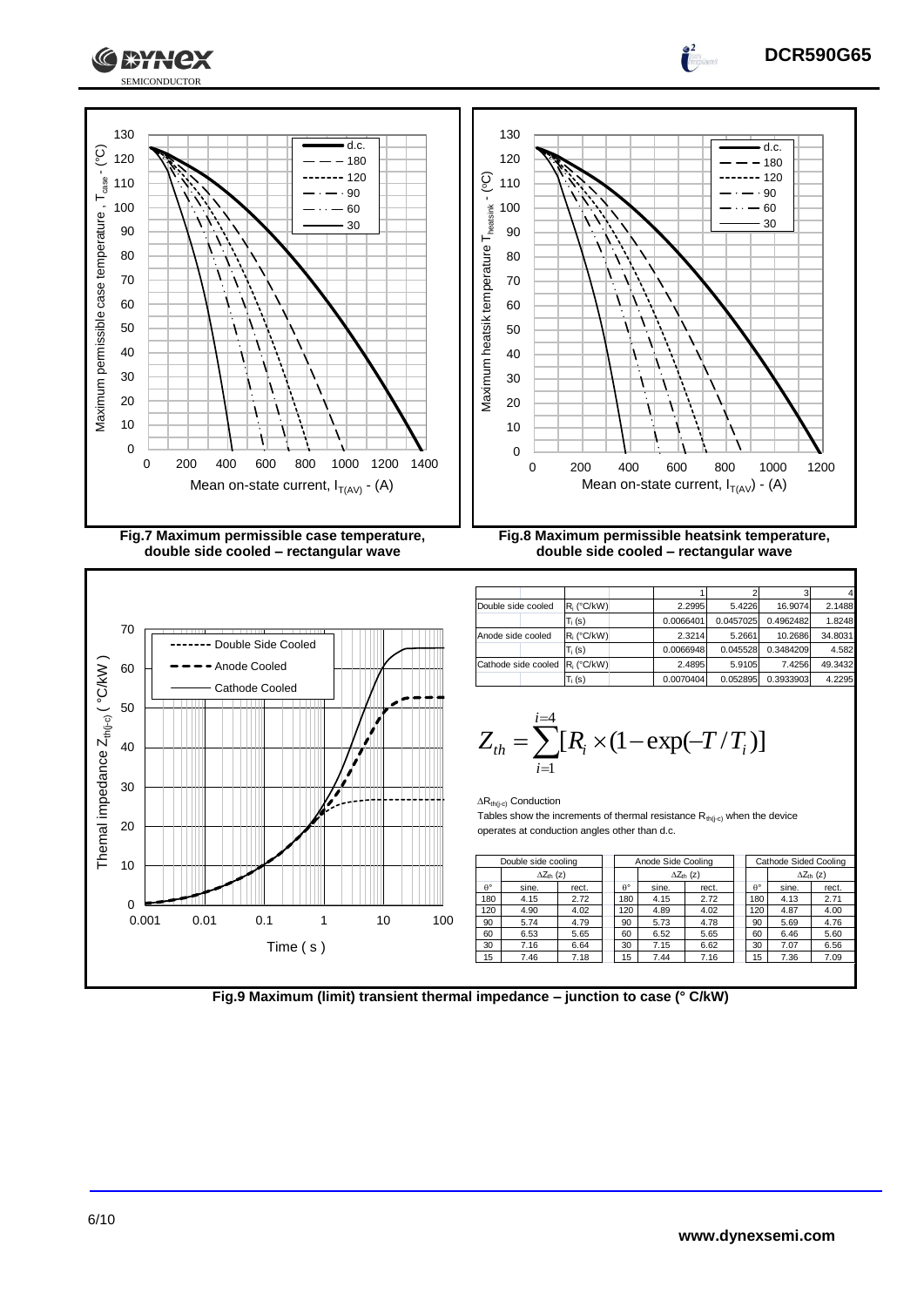



 $\frac{2}{\pi}$ 



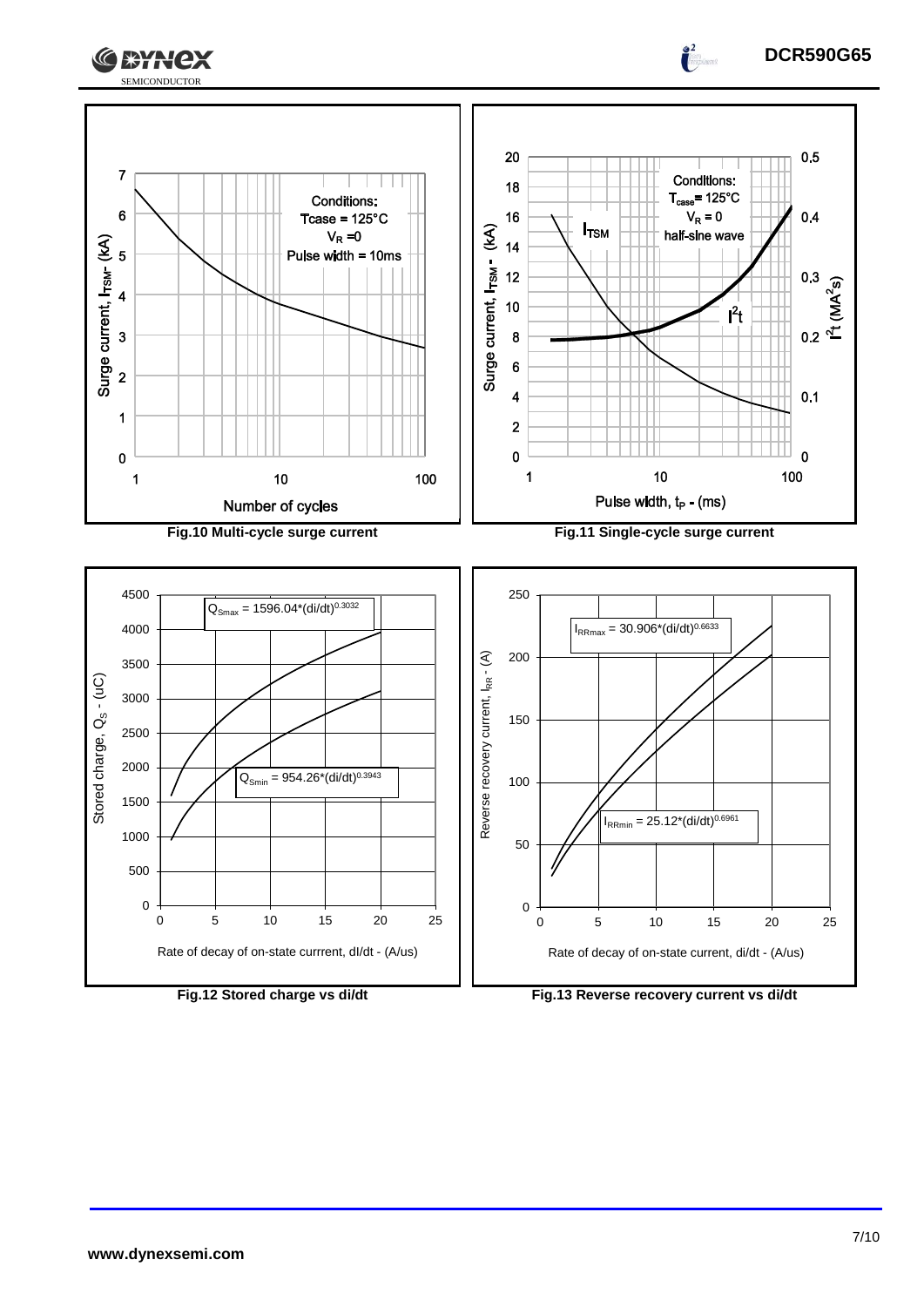



**Fig. 15 Gate characteristics**

**DCR590G65**

 $\frac{2}{\sqrt{2}}$ 

**CEYNEX**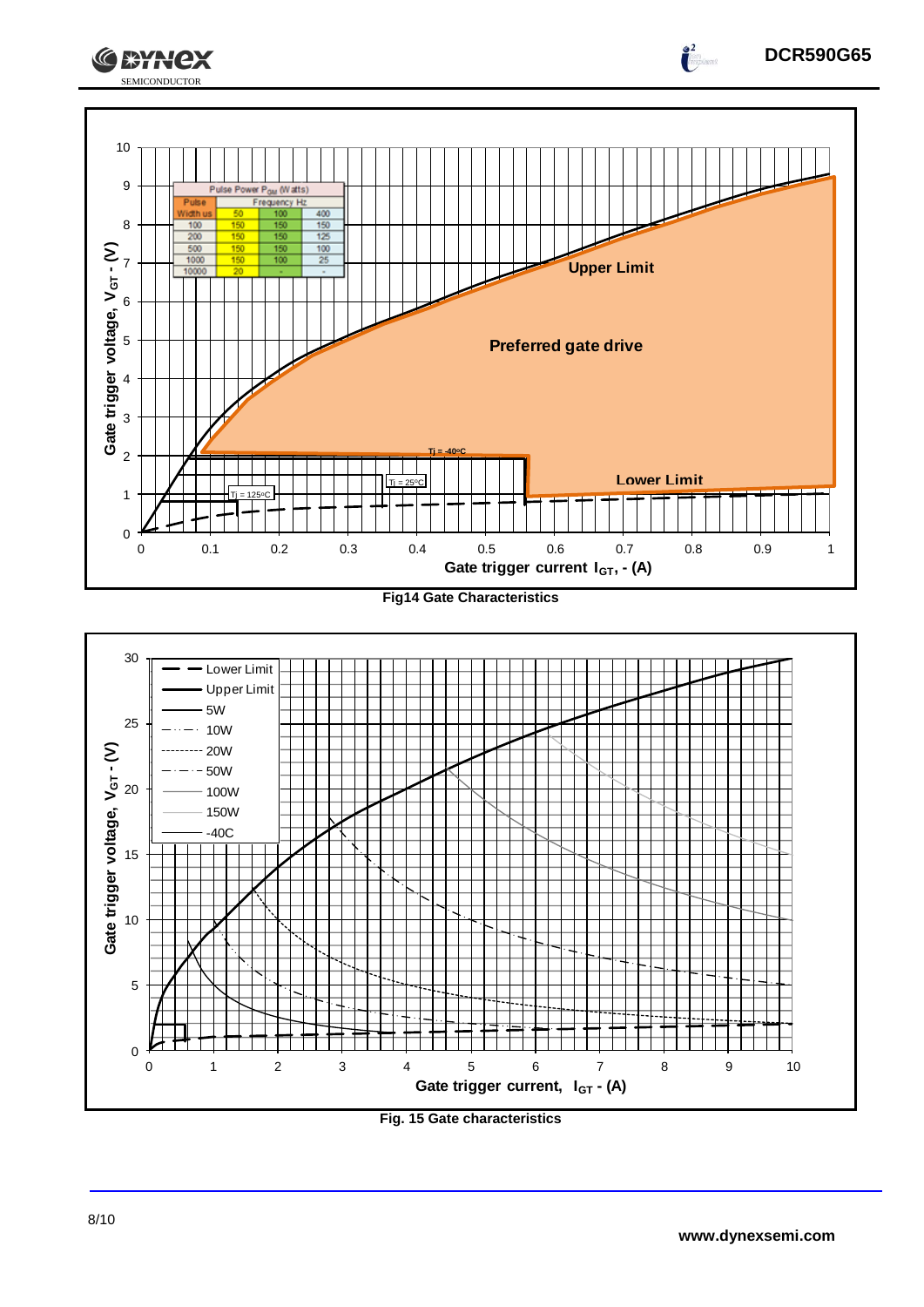

 $\int_{0}^{\infty}$ 

## **PACKAGE DETAILS**

For further package information, please contact Customer Services. All dimensions in mm, unless stated otherwise. DO NOT SCALE.

| DO NOT SCALE IF IN DOUBT ASK<br>3rd ANGLE PROJECTION $\cdot \overline{\bigoplus} \cdot - \overline{\bigoplus} \cdot$<br>HOLE Ø3.60 X 2.00<br>DEEP (IN BOTH<br>ELECTRODES)<br>20° OFFSET (NOM.)<br>TO GATE TUBE | Device<br>DCR803SG18<br><b>DCR806SG28</b><br><b>DCR818SG48</b><br><b>DCR820SG65</b><br>DCR1080G22<br>DCR960G28<br>DCR780G42<br><b>DCR690G52</b> | Maximum<br><b>Thickness</b><br>(mm)<br>26.415<br>26.49<br>26.84<br>27.1<br>26.415<br>26.49<br>26.72<br>26.84 | Minimum<br><b>Thickness</b><br>(mm)<br>25.865<br>25.94<br>26.17<br>26.55<br>25.865<br>25.94<br>26.17<br>26.29 |
|----------------------------------------------------------------------------------------------------------------------------------------------------------------------------------------------------------------|-------------------------------------------------------------------------------------------------------------------------------------------------|--------------------------------------------------------------------------------------------------------------|---------------------------------------------------------------------------------------------------------------|
|                                                                                                                                                                                                                | <b>DCR590G65</b>                                                                                                                                | 27.1                                                                                                         | 26.55                                                                                                         |
|                                                                                                                                                                                                                | <b>DCR470G85</b>                                                                                                                                | 27.46                                                                                                        | 26.91                                                                                                         |
| Ø57.0 MAX<br>Ø33.95 NOM<br>CATHODE<br>015<br><b>GATE</b><br><b>ANODE</b><br>Ø33.95 NOM<br>FOR PACKAGE HEIGHT<br><b>SEE TABLE</b>                                                                               |                                                                                                                                                 |                                                                                                              |                                                                                                               |
| Clamping force: 11.5 kN ±10%<br>Lead length: 420mm<br>Lead terminal connector: M4 ring                                                                                                                         |                                                                                                                                                 |                                                                                                              |                                                                                                               |
| Package outline type code: G                                                                                                                                                                                   |                                                                                                                                                 |                                                                                                              |                                                                                                               |

**Fig.16 Package outline**